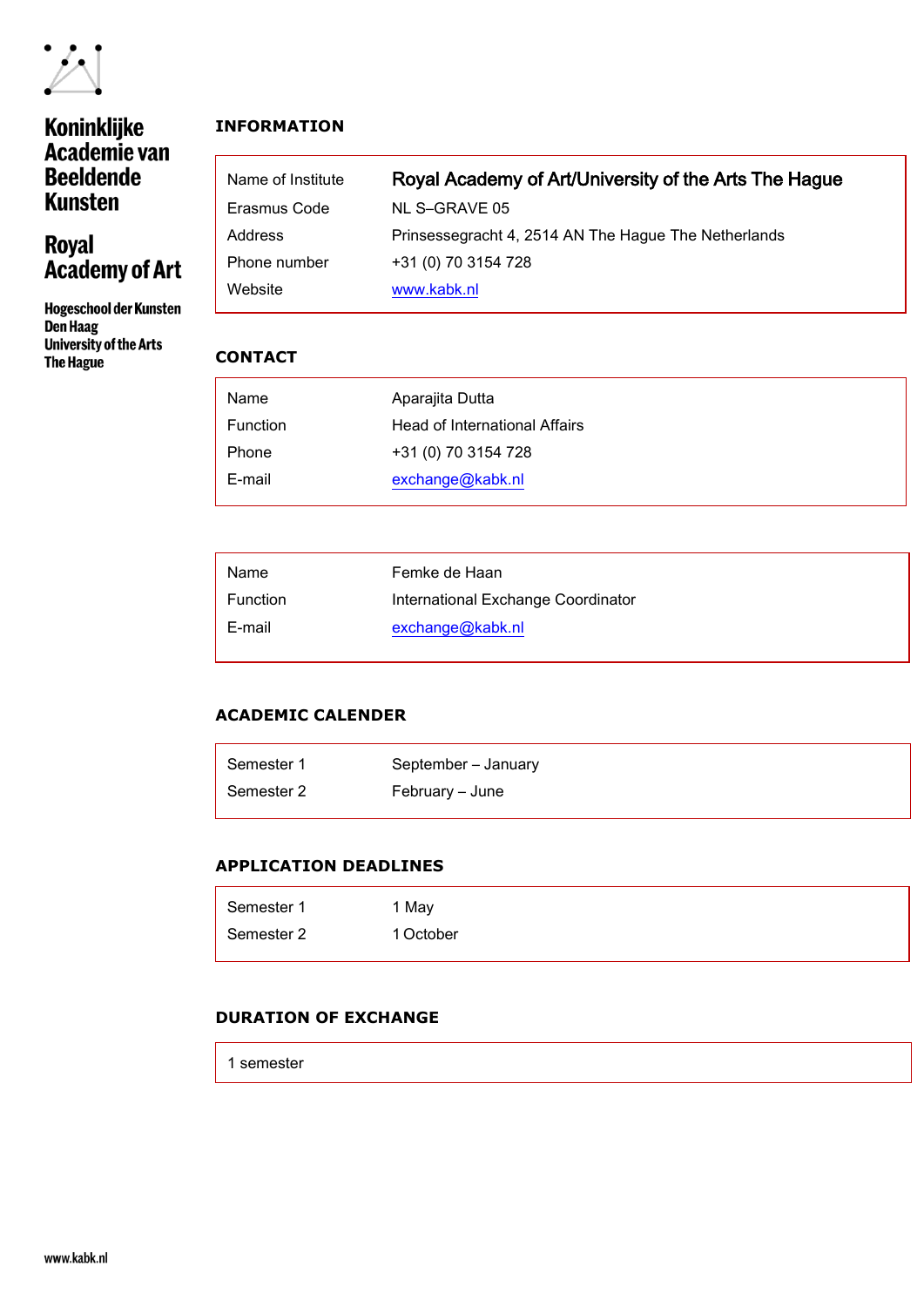#### **ONLINE STUDYGUIDE**

<https://www.kabk.nl/en/studying-at-kabk/study-guide>

#### **APPLICATION DOCUMENTS**

Note: Exchange applications can be send only for bachelor programmes. At this moment we do not have any exchange possibility in our master's programme.

Exchange students cannot pick their classes, they take the same courses as our regular students.

Application for an exchange period runs via our online application programme. For link see:<https://www.kabk.nl/en/programmes/exchange/incoming-students>

Before using the application programme Osiris, please make sure that the following documents are ready to upload digitally:

- Copy of passport (Jpeg or Pdf)
- Passport picture (Jpeg)
- Motivation letter (Pdf)
- Portfolio (Pdf); No web links or any other medium accepted
- Recommendation letter of your International (Erasmus) Coordinator (Pdf)

#### **ADMISSION REQUIREMENTS**

Admission is largely based on the portfolio and artistic quality. An interview with the student may be held if deemed necessary.

Interior Architecture and Furniture Design students are required to fill in an extra questionnaire. In

semester 2, this department only accepts students in the 2<sup>nd</sup> year.

Art Science only accepts students for semester 1.

Please note that acceptance into the 1<sup>st</sup>, 2<sup>nd</sup> or 3<sup>rd</sup> year of study at the Royal Academy of Art depends on the work presented and the level of the student as judged by the admission commission.

#### **LANGUAGE OF INSTRUCTION**

Lesson for international students are in English.

All international students are expected to have a good level of English (IELTS 6 or TOEFL 83).

## **CREDIT AND GRADING SYSTEM**

#### ECTS

More information on grading and evaluation: <https://www.kabk.nl/en/studying-at-kabk/study-load-ecs>

Please note that most departments grade with Pass/Fail and individual feedback, instead of numerical grades.